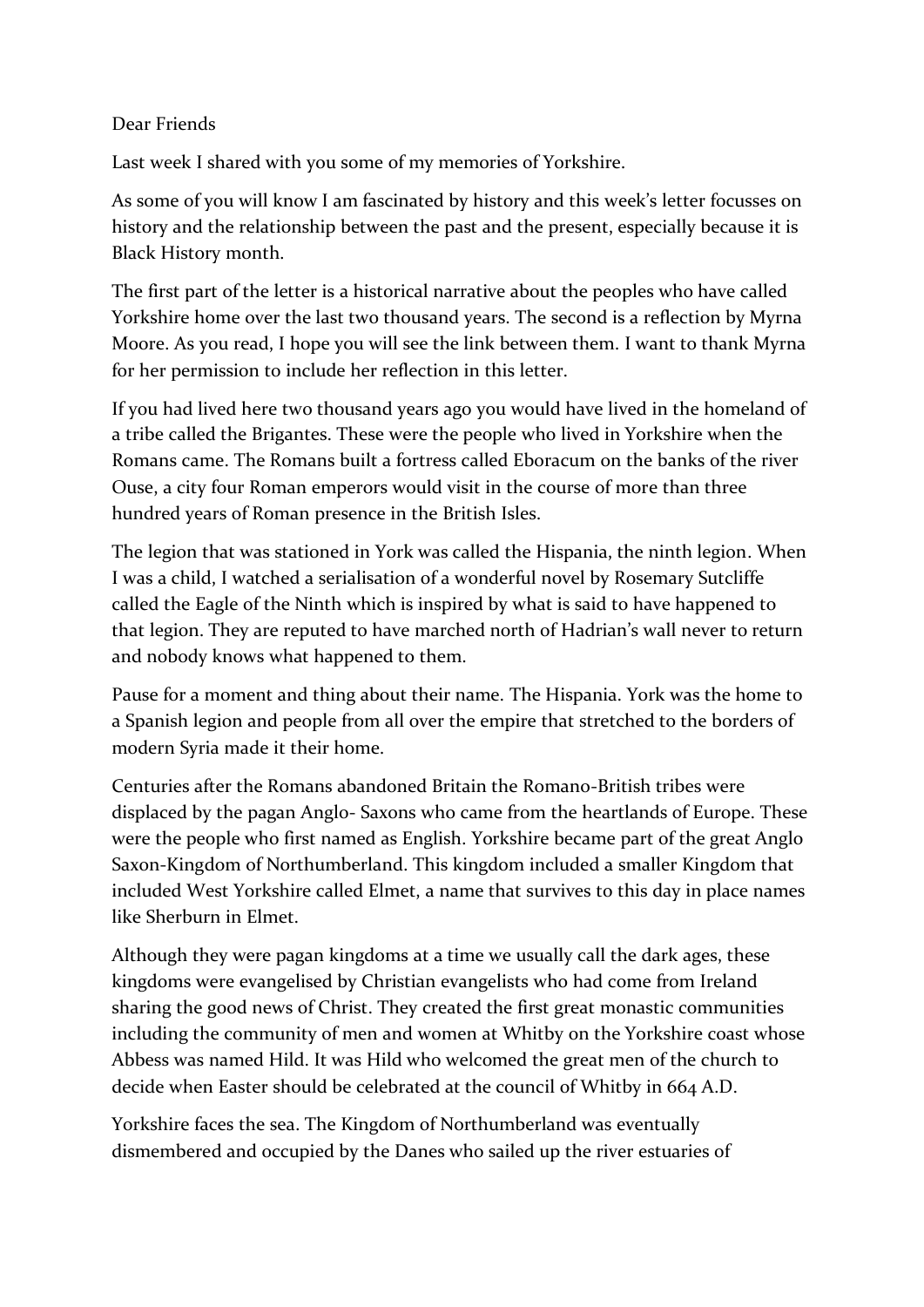Yorkshire and gave the city at its heart a new name. Jorvik. You can visit the Jorvik museum and discover the amazing wealth and mythology of the Vikings today.

The last Viking incursion was in 1066 was Harold the English King defeated the Norwegian Harold Hardrada at the battle of Stamford Bridge in Yorkshire. Within a month Harold himself was dead after marching south to meet William of Normandy at Hastings. The Normans displaced the old Anglo-Saxon hierarchy and rapidly subdued the whole country, making a doomsday book and building their trademark mote and bailey castles all over the place.

There is too much to write about in the next one thousand years, but Great Britain became a great trading nation and maritime power at the centre of a global empire. The empire also practised slavery which enabled the British to import products such as sugar, tobacco, cotton and rum. While there are stories of heroism and courage, exploration and discovery I was taught as a child we have found it much harder to face the dark side of our own history.

The recent toppling of the statue of a Bristol Merchant called Edward Colston reminds us that much of Britain's wealth was built on slavery and that when people in slavery were finally set free it was the owners not the former slaves who were compensated for this.

As a nation we still find it difficult to face this legacy. Yet there are hidden histories that are worth celebrating such as that of Sam Sharpe who was a Baptist deacon who led a revolt against the slave owners in 1831 for which he was hung. This revolt was called the Baptist revolt and it was a decisive moment in the movement to abolish slavery which happened less than ten years later.

The relationship between Britain and her former colonies is a complex one and that complexity continues today. It was headline news when Barbados a commonwealth nation, where half of my family comes from recently decided to become a republic

It's also a little amazing that men and women from the very Islands where their forebears had been transported responded twice over to our request for help in the twentieth century; serving in the armed forces during the second world war and in the forties, fifties and sixties coming to fill the vacancies in our labour market. In doing so they made this island nation their home.

I vividly remember the outgoing president of the Jamaican Baptist Union, Heckford Sharpe visiting the church I was responsible for in East London and describing his own experience of hostility and racism and of welcome and embrace when he was a young man in London on the nineteen fifties.

One of my favourite poets Benjamin Zephaniah celebrates British identity in a poem called 'The British' in which he imagines our nation as a recipe in which different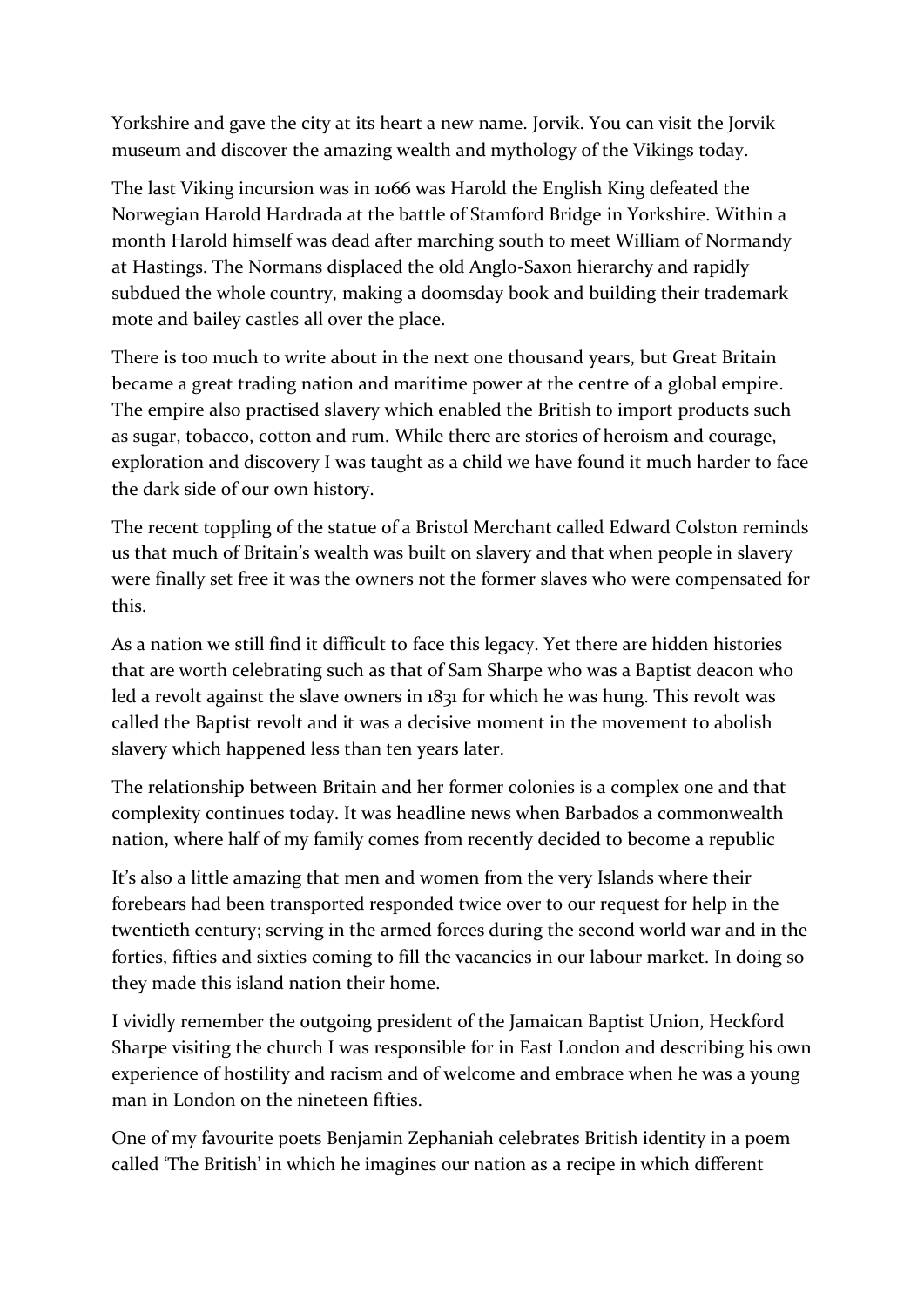peoples are added to the mix. It doesn't matter who we are, all of us if we trace our family tree back through the generations will find we are descended from people who came from somewhere else. It's part of what makes us who we are. Black history is part of our history and the history of the Christian Church in the British Isles. As one of my tutors at the Northern Baptist College said. Its 'A tree God planted.'

The Baptist Union now hosts an annual lecture in partnership with the Jamaican Baptist Union. It is called the Samuel Sharpe lecture. Myrna Moore who many of you know, a member of our Church here at New North Road has written this reflection about Edward Colston and Samuel Sharpe. I commend it to you.

Your friend and pastor

Mark

## **Archive of the Mind: Edward Colston and Sam Sharpe**

Seeing the statue of Edward Colston removed in such a dramatic way, last week, felt like poetic justice though I would normally disapprove of daubing, let alone pulling down statues, adorning the British landscape. Seventeenth century images of black children, men and women being dumped in the sea during the middle Passage from Africa (because they were ill, dying or pregnant) on their way to the greater hell of British slave plantations, are haunting. Once there branded, set to work from sun - up to sun -down. Latterly chains wrapped round Colston's neck, while arguments raged, had provided context.

I was reminded of our trip to Jamaica, August 2013. We were trying to finalise the sale of my parents' home in Montego Bay.

Dawn comes suddenly in the tropics, like a light being switched on at 6am and switched off again at 6.00 pm. A pint of water and a cup of tea is the only way to start the day. The irony of forgetting to bring sugar had not escaped me. I would learn to drink tea without sugar. Showered, mozzy -prepped, we sat to eat a fresh fruit - salad of Pineapple, mangoes and guava, followed by toast and coffee on the kitchen veranda. Perfect timing for a pair of iridescent green parrots to swoop across our vista and set up a chat room in the Bread – fruit tree, opposite.

Our appointment with the solicitor would be at 11 am. Dishwasher loaded, water bottles filled we set off. We would have a look at the town centre, visit the Sam Sharpe memorial.

A pristine sky, turquoise sea glistening between the houses. The warm – bath - air made us scuttle for shelter in the air-conditioned car. From Coral gardens, on down through lush vegetation, past pastel coloured mansions with sweeping verandas, waving to Mum and Dad's friends sitting on their verandas, exclusive shopping villages, private beaches, we followed the signs to Sam Sharpe square.